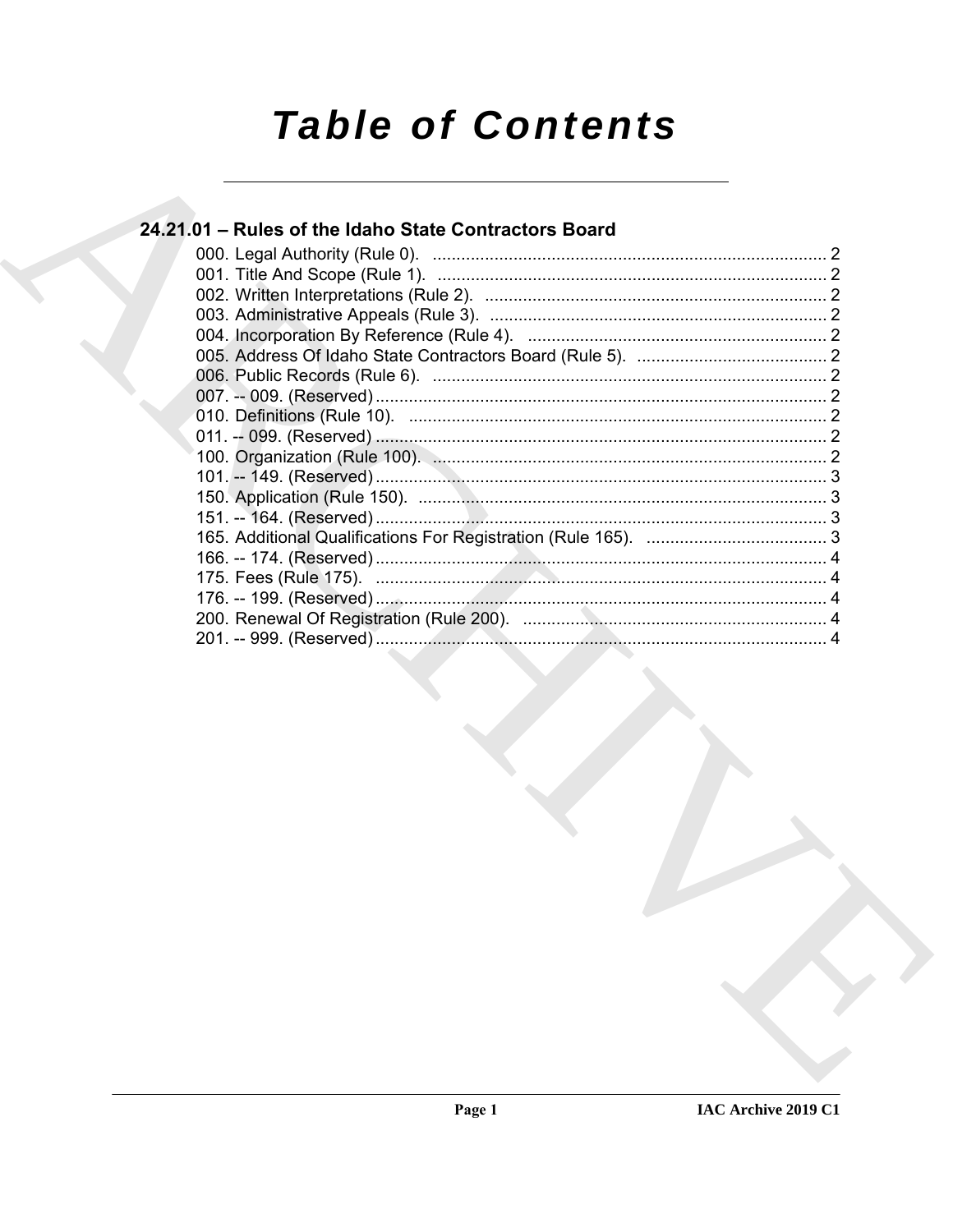#### **IDAPA 24 TITLE 21 CHAPTER 01**

#### **24.21.01 – RULES OF THE IDAHO STATE CONTRACTORS BOARD**

#### <span id="page-1-19"></span><span id="page-1-1"></span><span id="page-1-0"></span>**000. LEGAL AUTHORITY (RULE 0).**

These rules are hereby prescribed and established pursuant to the authority vested in the Idaho State Contractors Board by the provisions of Section 54-5206, Idaho Code. (3-30-06)

#### <span id="page-1-23"></span><span id="page-1-2"></span>**001. TITLE AND SCOPE (RULE 1).**

These rules shall be cited as IDAPA 24.21.01, "Rules of the Idaho State Contractors Board." (3-30-06)

#### <span id="page-1-24"></span><span id="page-1-3"></span>**002. WRITTEN INTERPRETATIONS (RULE 2).**

The Board may have written statements that pertain to the interpretation of the rules of this chapter. Such interpretations, if any, are available for public inspection and copying at cost in the main office of the Bureau of Occupational Licenses. (3-30-06) Occupational Licenses.

#### <span id="page-1-13"></span><span id="page-1-4"></span>**003. ADMINISTRATIVE APPEALS (RULE 3).**

Administrative appeals shall be governed by the Administrative Procedure Act, Title 67, Chapter 52, Idaho Code. (3-30-06)

#### <span id="page-1-18"></span><span id="page-1-5"></span>**004. INCORPORATION BY REFERENCE (RULE 4).**

These rules do not incorporate by reference any document other than those Sections of Idaho Code so referenced. (3-30-06)

#### <span id="page-1-12"></span><span id="page-1-6"></span>**005. ADDRESS OF IDAHO STATE CONTRACTORS BOARD (RULE 5).**

**[CH](mailto:con@ibol.idaho.gov)APTER 01**<br>
24.21.01 – RULES OF THE DAND STATE CONTRACTORS BOARD<br>
1990. LECAL ALTITIONITY (RULE B)<br>
1990. LECAL ALTITIONITY (RULE B)<br>
1990. THE ANS SCOPE RELEAT.<br>
1991. THE ANS SCOPE RELEAT.<br>
1991. THE ANS SCOPE RELEAT. The office of the Idaho State Contractors Board is located within the Bureau of Occupational Licenses, 700 W. State Street, Boise, Idaho 83702. The Bureau is open between the hours of 8:00 a.m. and 5:00 p.m. each day except Saturdays, Sundays and holidays. The telephone number of the Board is (208) 334-3233. The Board's fax number is (208) 334-3945. The Board's e-mail address is con@ibol.idaho.gov. The Board's official website is http:// www.ibol.idaho.gov. (3-30-06)

#### <span id="page-1-22"></span><span id="page-1-7"></span>**006. PUBLIC RECORDS (RULE 6).**

The records associated with the Idaho State Contractors Board are subject to the provisions of the Idaho Public Records Act, Title 74, Chapter 1, Idaho Code. (3-30-06)

#### <span id="page-1-8"></span>**007. -- 009. (RESERVED)**

#### <span id="page-1-9"></span>**010. DEFINITIONS (RULE 10).**

<span id="page-1-17"></span><span id="page-1-16"></span><span id="page-1-15"></span><span id="page-1-14"></span>**01. Board**. Board means the Idaho State Contractors Board as created in Section 54-5206, Idaho Code.  $(3-30-06)$ 

**02. Bureau**. Bureau means the Idaho Bureau of Occupational Licenses as created in Section 67-2602, Idaho Code. (3-30-06)

**03. Person**. Person means any individual, firm, partnership, limited liability company, limited liability partnership, corporation, trust, association or other entity or organization capable of conducting business, or any combination thereof acting as a unit. (3-30-06) combination thereof acting as a unit.

#### <span id="page-1-10"></span>**011. -- 099. (RESERVED)**

#### <span id="page-1-21"></span><span id="page-1-20"></span><span id="page-1-11"></span>**100. ORGANIZATION (RULE 100).**

**01. Meetings**. The Board shall meet not less than once during each calendar quarter and at such times and places as designated by the Board or the Chairman of the Board. Special meetings may be held at the call of the Chairman, and all members shall be notified in writing. Chairman, and all members shall be notified in writing.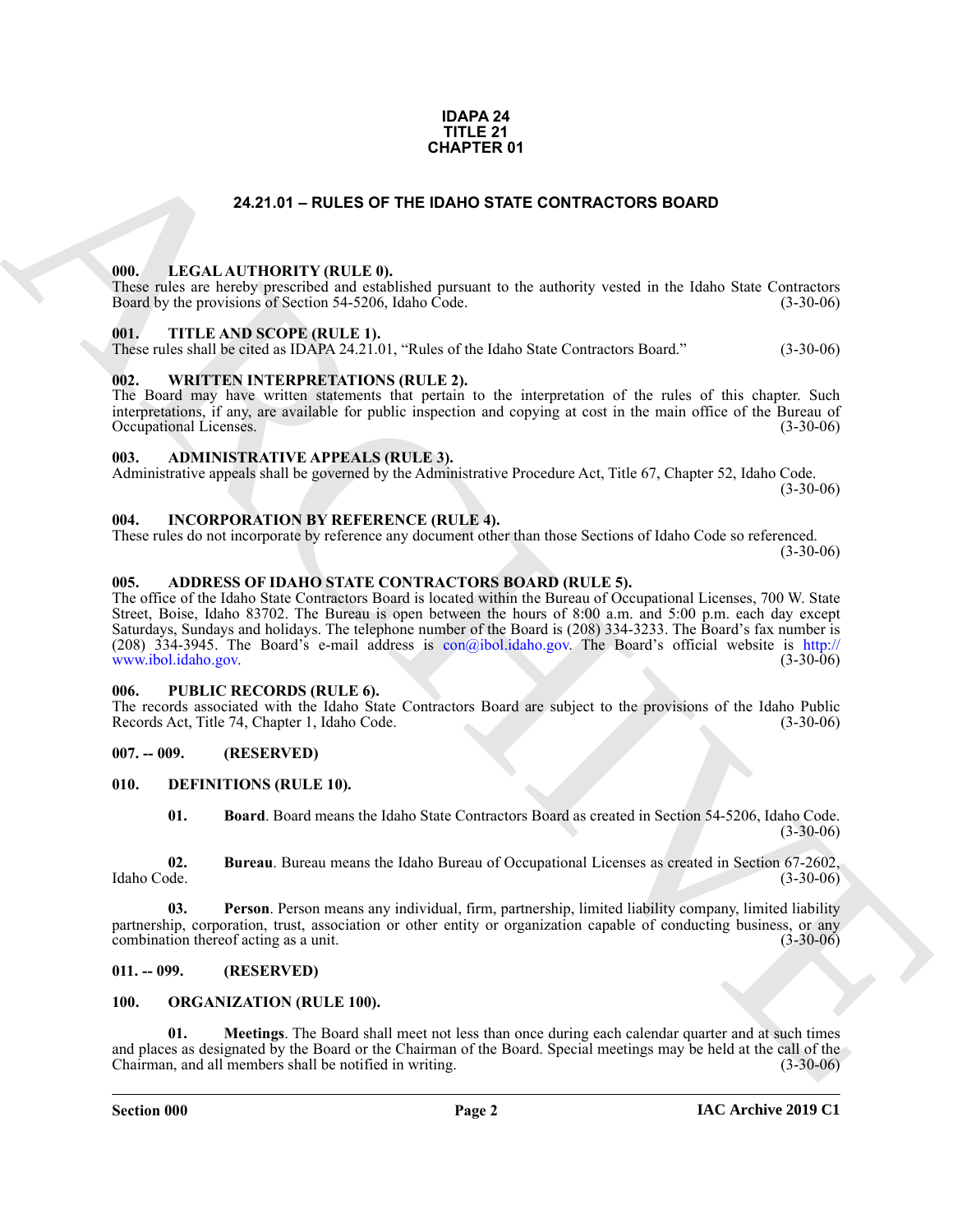#### <span id="page-2-8"></span><span id="page-2-0"></span>**101. -- 149. (RESERVED)**

#### <span id="page-2-7"></span><span id="page-2-1"></span>**150. APPLICATION (RULE 150).**

#### <span id="page-2-2"></span>**151. -- 164. (RESERVED)**

#### <span id="page-2-6"></span><span id="page-2-5"></span><span id="page-2-4"></span><span id="page-2-3"></span>**165. ADDITIONAL QUALIFICATIONS FOR REGISTRATION (RULE 165).**

|                                     | <b>Bureau of Occupational Licenses</b>                                                       | <b>Rules of the Idaho State Contractors Board</b>                                                                                                                                                                                                                                                                                                                                                                                                                                                                                                                                                          |                                                                                                                            |
|-------------------------------------|----------------------------------------------------------------------------------------------|------------------------------------------------------------------------------------------------------------------------------------------------------------------------------------------------------------------------------------------------------------------------------------------------------------------------------------------------------------------------------------------------------------------------------------------------------------------------------------------------------------------------------------------------------------------------------------------------------------|----------------------------------------------------------------------------------------------------------------------------|
| a.<br>Title 67, Idaho Code.         |                                                                                              | All meetings shall be held in accordance with the Idaho Open Meeting Law, Chapters $2340 - 2347$ ,                                                                                                                                                                                                                                                                                                                                                                                                                                                                                                         | $(3-30-06)$                                                                                                                |
| b.<br>the Board as a whole.         |                                                                                              | A minimum of three (3) Board members shall constitute a quorum and shall be required for the<br>transaction of business. A majority vote of the Board members present at a meeting shall be considered the action of                                                                                                                                                                                                                                                                                                                                                                                       | $(3-30-06)$                                                                                                                |
| 02.                                 | members a Chairman, who shall assume the duty of the office immediately upon such selection. | <b>Organization of the Board.</b> At the first meeting of each fiscal year, the Board shall elect from its                                                                                                                                                                                                                                                                                                                                                                                                                                                                                                 | $(3-30-06)$                                                                                                                |
| a.                                  | officio member of all committees.                                                            | The Chairman shall when present, preside at all meetings, appoint with the consent of the Board, all<br>committees, and shall otherwise perform all duties pertaining to the office of Chairman. The Chairman shall be an ex-                                                                                                                                                                                                                                                                                                                                                                              | $(3-30-06)$                                                                                                                |
| b.                                  | Code, and as defined under contract between the Bureau and the Board.                        | The Chief of the Bureau shall act as an agent of the Board and shall be the official keeper of all<br>records of the Board. The Bureau shall provide such services as may be authorized by Chapter 26, Title 67, Idaho                                                                                                                                                                                                                                                                                                                                                                                     | $(3-30-06)$                                                                                                                |
| $101. - 149.$                       | (RESERVED)                                                                                   |                                                                                                                                                                                                                                                                                                                                                                                                                                                                                                                                                                                                            |                                                                                                                            |
|                                     |                                                                                              | Each applicant for registration shall submit a complete application on applications forms approved by the board<br>together with the required fee(s). The applicant must provide or facilitate the provision of any supplemental third<br>party documents that may be required. Applications on file with the Board where an applicant has failed to respond to<br>a Board request or where the applications have lacked activity for twelve (12) consecutive months shall be deemed<br>denied and shall be terminated upon thirty (30) days written notice unless good cause is established to the Board. | $(5-8-09)$                                                                                                                 |
| $151. - 164.$                       | (RESERVED)                                                                                   |                                                                                                                                                                                                                                                                                                                                                                                                                                                                                                                                                                                                            |                                                                                                                            |
| 165.<br>Idaho Code and these rules. | ADDITIONAL QUALIFICATIONS FOR REGISTRATION (RULE 165).                                       | Applicants for a registration shall meet the following qualifications in addition to those set forth in Section 54-5210,                                                                                                                                                                                                                                                                                                                                                                                                                                                                                   |                                                                                                                            |
| 01.                                 | registration, which the board shall determine in accordance with the following:              | Felony Conviction. Not have been convicted of any felony in a state or federal court; provided the<br>applicant may make written request to the board for an exemption review to determine the applicant's suitability for                                                                                                                                                                                                                                                                                                                                                                                 |                                                                                                                            |
| 02.                                 | The board may, at its discretion, grant an interview of the applicant.                       | <b>Exemption Review.</b> The exemption review shall consist of a review of any documents relating to<br>the felony and any supplemental information provided by the applicant bearing upon his suitability for registration.                                                                                                                                                                                                                                                                                                                                                                               |                                                                                                                            |
| a.                                  | During the review, the board shall consider the following factors or evidence:               |                                                                                                                                                                                                                                                                                                                                                                                                                                                                                                                                                                                                            |                                                                                                                            |
| i.                                  | The severity or nature of the felony;                                                        |                                                                                                                                                                                                                                                                                                                                                                                                                                                                                                                                                                                                            |                                                                                                                            |
| ii.                                 | The period of time that has passed since the felony under review;                            |                                                                                                                                                                                                                                                                                                                                                                                                                                                                                                                                                                                                            |                                                                                                                            |
| iii.                                | The number or pattern of felonies or other similar incidents;                                |                                                                                                                                                                                                                                                                                                                                                                                                                                                                                                                                                                                                            |                                                                                                                            |
| iv.                                 |                                                                                              | The circumstances surrounding the crime that would help determine the risk of repetition;                                                                                                                                                                                                                                                                                                                                                                                                                                                                                                                  |                                                                                                                            |
| V.                                  | The relationship of the crime to the registered practice of construction; and                |                                                                                                                                                                                                                                                                                                                                                                                                                                                                                                                                                                                                            | $(4-2-08)$<br>$(4-2-08)$<br>$(4-2-08)$<br>$(4-2-08)$<br>$(4-2-08)$<br>$(4-2-08)$<br>$(4-2-08)$<br>$(4-2-08)$<br>$(4-2-08)$ |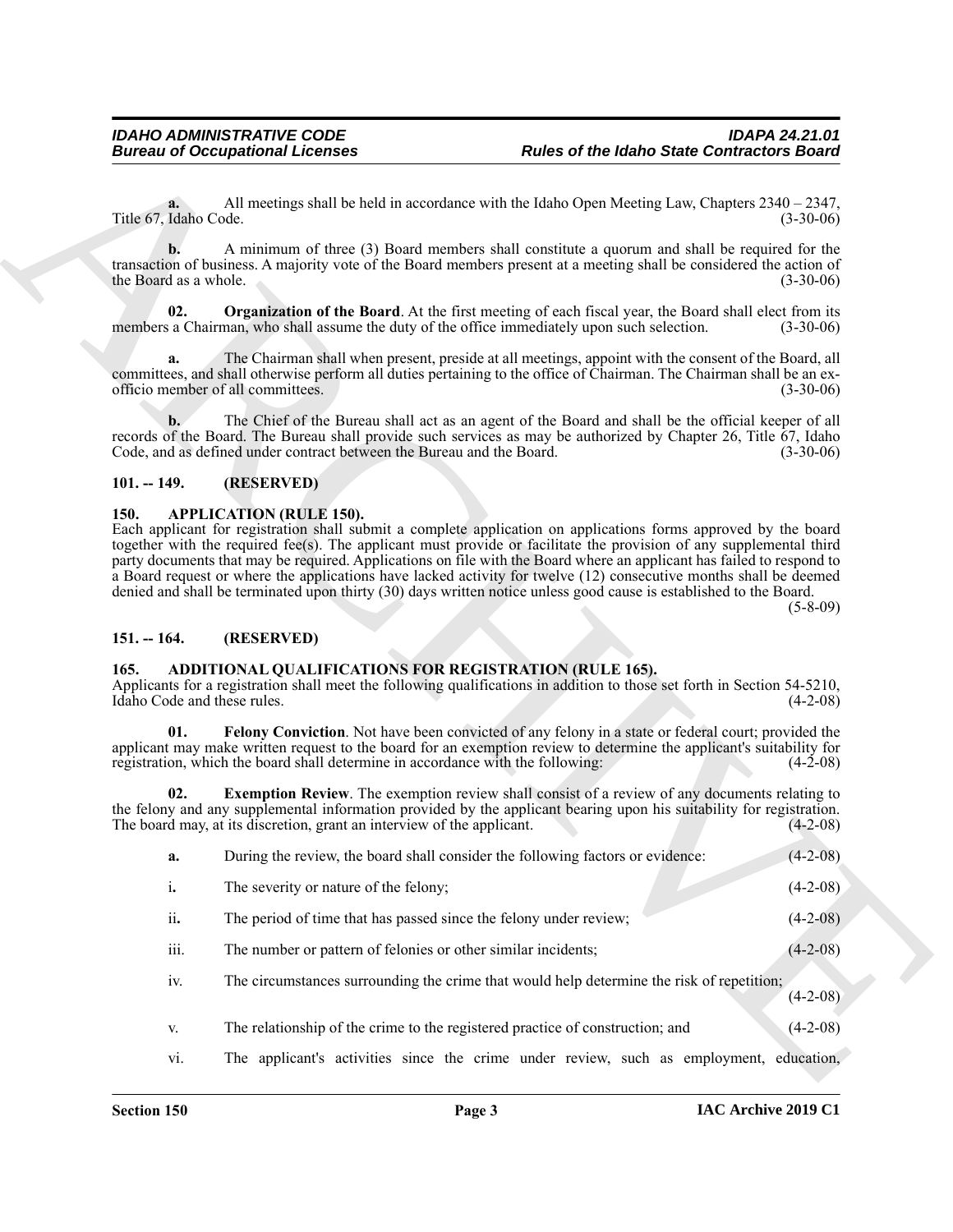#### <span id="page-3-6"></span><span id="page-3-5"></span><span id="page-3-1"></span><span id="page-3-0"></span>**175. FEES (RULE 175).**

|                 | <b>Bureau of Occupational Licenses</b>                                                                                                                                                                                                                                                                                                                                                 | <b>Rules of the Idaho State Contractors Board</b> |  |
|-----------------|----------------------------------------------------------------------------------------------------------------------------------------------------------------------------------------------------------------------------------------------------------------------------------------------------------------------------------------------------------------------------------------|---------------------------------------------------|--|
| rehabilitation. | participation in treatment, payment of restitution, or any other factors which may be evidence of current                                                                                                                                                                                                                                                                              | $(4-2-08)$                                        |  |
| $\mathbf{b}$ .  | The applicant shall bear the burden of establishing his current suitability for registration. (4-2-08)                                                                                                                                                                                                                                                                                 |                                                   |  |
| 03.             | Fraud in Application Process. The registration application and supporting documents are free<br>from any fraud or material misrepresentations.                                                                                                                                                                                                                                         | $(4-2-08)$                                        |  |
| $166. - 174.$   | (RESERVED)                                                                                                                                                                                                                                                                                                                                                                             |                                                   |  |
| 175.            | FEES (RULE 175).<br>Fees are not refundable, therefore, applications should not be filed unless the applicant can meet all requirements.                                                                                                                                                                                                                                               | $(3-30-06)$                                       |  |
| 01.             | Application Fee. Application fee (includes original registration) – thirty-five dollars (\$35).                                                                                                                                                                                                                                                                                        | $(3-24-16)$                                       |  |
| 02.             | <b>Reciprocal Fee.</b> Reciprocal fee $-$ thirty-five dollars $(\$35)$ .                                                                                                                                                                                                                                                                                                               | $(3-24-16)$                                       |  |
| 03.             | Renewal Fee. Annual registration renewal fee – thirty-five dollars (\$35).                                                                                                                                                                                                                                                                                                             | $(3-24-16)$                                       |  |
| 04.             | Reinstatement Fee. Reinstatement fee – thirty-five dollars (\$35).                                                                                                                                                                                                                                                                                                                     | $(3-24-16)$                                       |  |
| 05.             | Refund of Fees. No refund of fees shall be made to any person who has paid such fees for<br>application or reinstatement of a license.                                                                                                                                                                                                                                                 | $(3-30-06)$                                       |  |
| $176. - 199.$   | (RESERVED)                                                                                                                                                                                                                                                                                                                                                                             |                                                   |  |
| <b>200.</b>     | RENEWAL OF REGISTRATION (RULE 200).                                                                                                                                                                                                                                                                                                                                                    |                                                   |  |
| 01.             | Expiration Date. All registrations expire and must be renewed annually on forms approved by the<br>Board on the birth date of an individual registrant or the anniversary date of the original registration for a business<br>entity in accordance with Section 67-2614, Idaho Code. Registrations not so renewed will be cancelled in accordance<br>with Section 67-2614, Idaho Code. | $(3-30-06)$                                       |  |
| 02.             | Reinstatement. Any registration cancelled for failure to renew may be reinstated in accordance<br>with Section 67-2614, Idaho Code.                                                                                                                                                                                                                                                    | $(3-30-06)$                                       |  |
| $201. - 999.$   | (RESERVED)                                                                                                                                                                                                                                                                                                                                                                             |                                                   |  |
|                 |                                                                                                                                                                                                                                                                                                                                                                                        |                                                   |  |
|                 |                                                                                                                                                                                                                                                                                                                                                                                        |                                                   |  |
|                 |                                                                                                                                                                                                                                                                                                                                                                                        |                                                   |  |

- <span id="page-3-11"></span><span id="page-3-8"></span><span id="page-3-7"></span>**03. Renewal Fee**. Annual registration renewal fee – thirty-five dollars (\$35). (3-24-16)
- <span id="page-3-10"></span><span id="page-3-9"></span>**04.** Reinstatement Fee. Reinstatement fee – thirty-five dollars (\$35). (3-24-16)

#### <span id="page-3-2"></span>**176. -- 199. (RESERVED)**

#### <span id="page-3-13"></span><span id="page-3-12"></span><span id="page-3-3"></span>**200. RENEWAL OF REGISTRATION (RULE 200).**

#### <span id="page-3-14"></span><span id="page-3-4"></span>**201. -- 999. (RESERVED)**